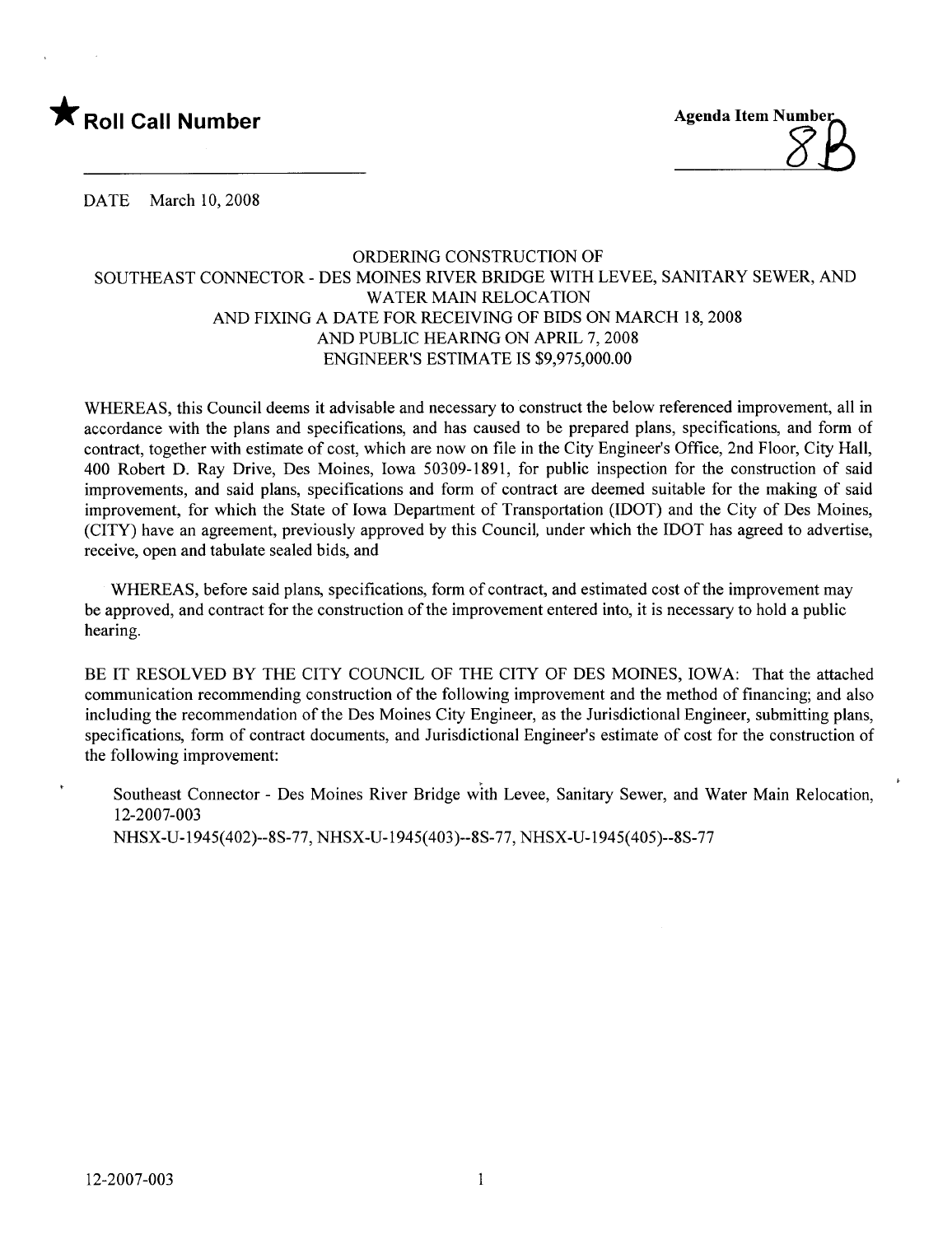# \* Roll Call Number Agenda Item Number



# DATE March 10, 2008

The improvement includes construction of the following two improvements which the Iowa Department of Transportation has tied as one single project.

1. Southeast Connector: Des Moines River Bridge

lOOT Project No. NHSX-U-1945(403)--8S-77 and NHSX-U-1945(405)--8S-77, Activity 10 12-2007-003, being:

Construction of an eastbound 720' x 36' pretensioned prestressed concrete beam bridge, and a westbound 687'x 36' pretensioned prestressed concrete beam bridge, along with all the necessary excavation, structural concrete, reinforcing steel, structural steel, concrete barrier railng, steel railings, bridge deck drains, steel bearing pile, slope protection, concrete rustication, concrete colored sealer coat, roadway lighting, bridge accent lighting, underdeck security lighting, construction survey, and mobilization; all in accordance with the contract documents including Plan File Nos. 481-001/275.

2. Southeast Connector: Levee, Sanitary Sewer, and Water Main Relocation

IDOT Project No. NHSX-U-1945( 402)--8S-77, Activity 10 04-2007-010, being:

Construction of approximately 292 LF of l2-inch ductile iron water main and 542 LF of 48-inch concrete sanitary sewer pipe, along with all the necessary excavation, selected backfill, compaction, removals, slotted drains, subdrain, intakes, storm sewer, sanitary sewer, utilty access structures, HMA recreation trail, PCC driveway, PCC pavement patches, contaminated soil handling and disposal, slope protection, traffic control, safety closures, fence work, silt fence, topsoil, and restoration; all in accordance with the contract documents including Plan File Nos. 481-276/318.

The improvement is generally located from the west side of the Des Moines River near the intersection of Elm Street and Water Street easterly across the Des Moines River to near the intersection of Raccoon Street and S.E. 3rd Street.

be and the same are hereby approved and accepted. The estimated construction cost for said improvement is \$9,975,000.00. The proposed plans, specifications, and form of contract documents are available for public inspection in the City Engineer's Office.

BE IT FURTHER RESOLVED: That this Council hereby determines that it is necessary and advisable to construct said improvement in the manner set forth in the plans, specifications, and form of contract documents submitted by the Jurisdictional Engineer; and that payment for the cost of said improvement shall be paid from from the funding source identified below.

BE IT FURTHER RESOLVED: That a public hearing on said plans, specifications, form of contract documents, and Jurisdictional Engineer's estimate of construction cost for said improvement be held in the City Council Chambers, 2nd Floor, City Hall, 400 Robert D. Ray Drive, Des Moines, Iowa, at 5:00 p.m. on April 7, 2008, at which time this Council will consider any objections offered thereto or to the making of said improvement.

BE IT FURTHER RESOLVED: That proposals will be received by the Iowa Department of Transportation, for the construction of said improvements, and the taking of bids in the manner required by law. Proposals received will be opened and tabulated by the Iowa Department of Transportation on March 18, 2008, after which the bids together with a report and recommendation of the Chief Civil Engineer, will be presented to City Council at its next meeting for action thereon.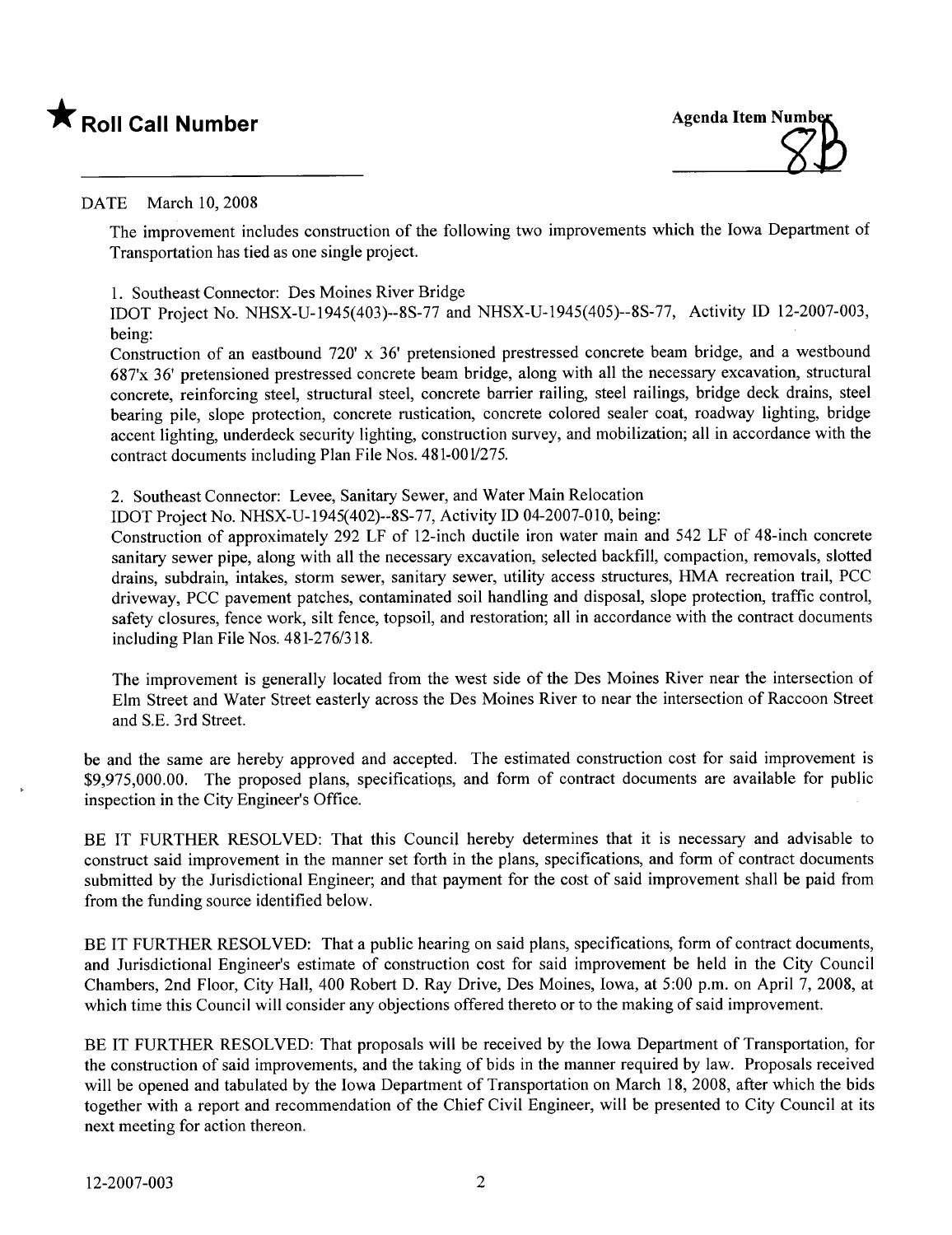

DATE March 10, 2008

BE IT FURTHER RESOLVED: That an appropriate Notice to Bidders and Notice of Public Hearing for said improvement be published in the Des Moines Register as provided and directed by Chapter 26 and/or 314, Code of Iowa.

(City Council Communication Number  $08 - 119$  attached.)

Moved by to adopt.

FORM APPROVED:

Kathleen Vanderpool Deputy City Attorney

**FUNDS AVAILABLE** 

Allen McKinley Des Moines Finance Director

Funding Source: 2007-2008 CIP, Page Street-4l, Southeast Connector - SW Second to SE Sixth Street, STR2l4, Being:

 $\mathbb{Z}_{10,638,451}$  in available funding being: \$1,533,690 in TIF, \$971,200 in Federal Transportation earmark funds under NHSX-U-1945(402)--8S-77, \$2,970,000 in Federal Transportation earmark funds and \$2,292,000 in Federal Surface Transportation Program funds under NHSX-U-1945( 403)--8S-77, and \$2,871,561 in Federal Transportation earmark funds underNHSX-U-1945(405)--8S-77

| <b>COUNCIL ACTION</b> | <b>YEAS</b> | <b>NAYS</b> | <b>PASS</b> | <b>ABSENT</b>   |
|-----------------------|-------------|-------------|-------------|-----------------|
| <b>COWNIE</b>         |             |             |             |                 |
| <b>COLEMAN</b>        |             |             |             |                 |
| <b>HENSLEY</b>        |             |             |             |                 |
| <b>KIERNAN</b>        |             |             |             |                 |
| <b>MAHAFFEY</b>       |             |             |             |                 |
| <b>MEYER</b>          |             |             |             |                 |
| <b>VLASSIS</b>        |             |             |             |                 |
| <b>TOTAL</b>          |             |             |             |                 |
| <b>MOTION CARRIED</b> |             |             |             | <b>APPROVED</b> |
|                       |             |             |             |                 |
|                       |             |             |             |                 |
|                       |             |             |             |                 |
|                       |             |             |             | Mayor           |

iane Rauh, City Clerk of said City Council, hereby ify that at a meeting of the City Council, held on the ve date, among other proceedings the above was pted.

WITNESS WHEREOF, I have hereunto set my hand affixed my seal the day and year first above ten.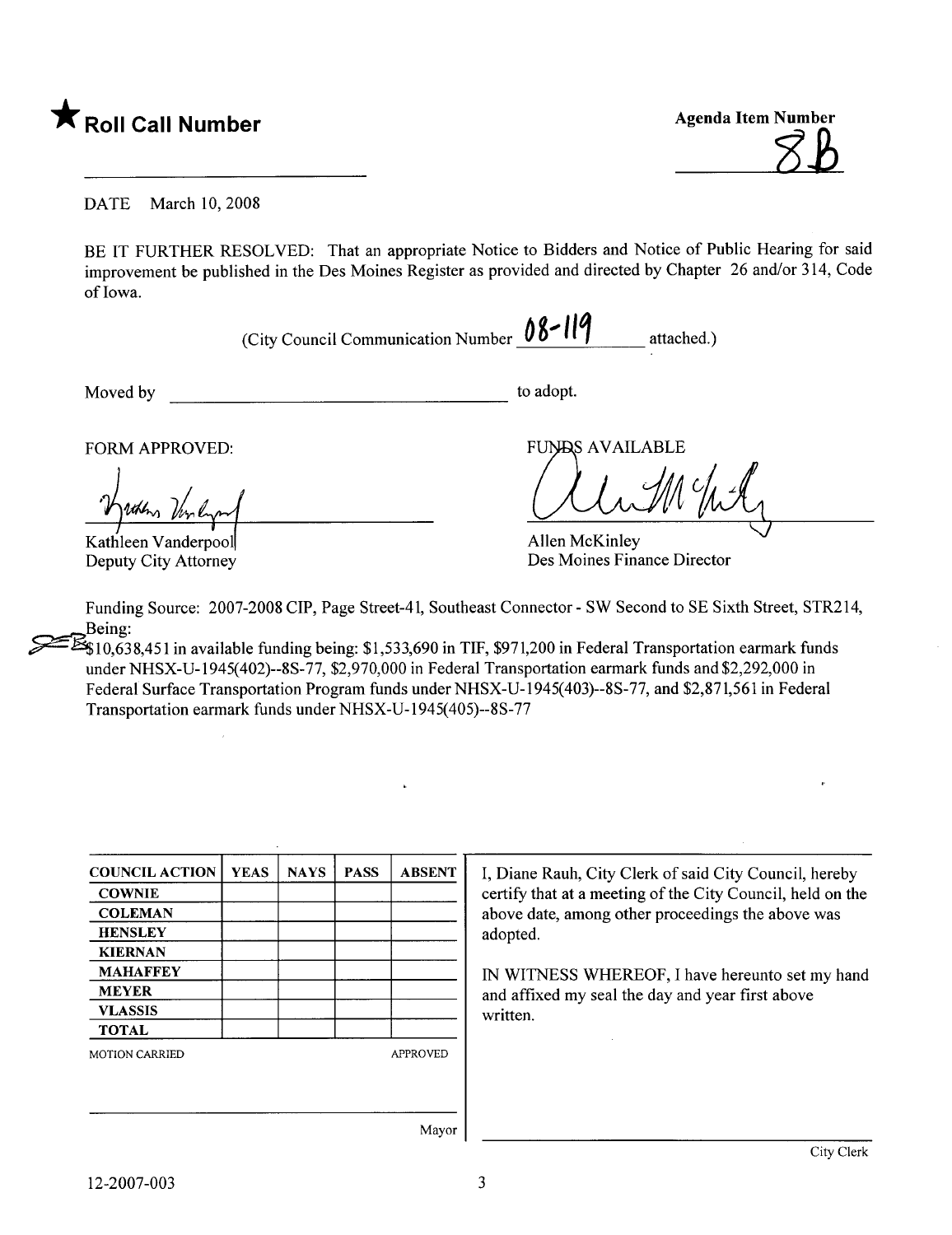

1 SOUTHEAST CONNECTOR : DES MOINES RIVER BRIDGE / LEVEE, SANITARY SEWER AND WATER MAIN RELOCATION, AS ONE TIED PROJECT IDOT PROJECT NOS. NHSX - U -1945(402)- -8S-77 NHSX - U -1945(403)--8S-77 CITY ACTIVITY ID 12-2007-003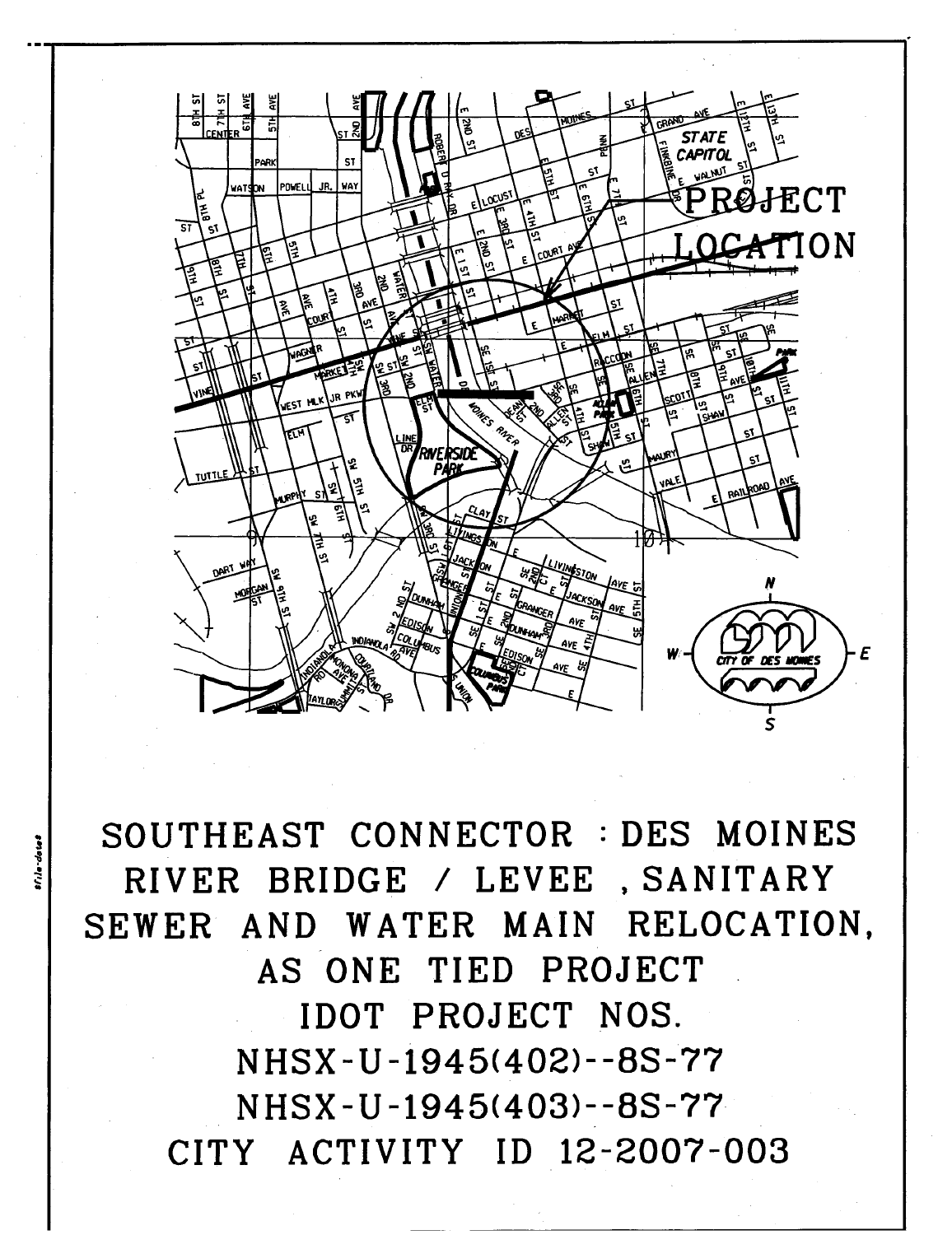| <b>ITEM</b> | <b>COMPONENT</b>                              |                |  |  |  |  |  |  |  |  |  |
|-------------|-----------------------------------------------|----------------|--|--|--|--|--|--|--|--|--|
|             | <b>Eastbound Bridge Construction</b>          | 4,149,888<br>S |  |  |  |  |  |  |  |  |  |
| 2           | <b>Westbound Bridge Construction</b>          | 4,081,849<br>S |  |  |  |  |  |  |  |  |  |
|             | <b>Electrical and Lighting on the Bridges</b> | 648,733<br>S   |  |  |  |  |  |  |  |  |  |
|             | 8,880,470                                     |                |  |  |  |  |  |  |  |  |  |
|             | Levee, Sanitary Sewer, Water Main Constr.     |                |  |  |  |  |  |  |  |  |  |
|             |                                               |                |  |  |  |  |  |  |  |  |  |
|             |                                               |                |  |  |  |  |  |  |  |  |  |
|             |                                               |                |  |  |  |  |  |  |  |  |  |
|             |                                               |                |  |  |  |  |  |  |  |  |  |
|             |                                               |                |  |  |  |  |  |  |  |  |  |

OPINION OF TOTAL CONSTRUCTION COST = \$ 9,975,000

excludes Right-of-way and construction services

THE OPINION OF PROBABLE CONSTRUCTION COST IS NOT A GUARANTEE OF A BID THAT WILL BE RECEIVED FROM A CONTRACTOR. IT IS INTENTED BE USED FOR COMPARISON, PROJECT PLANNING, AND BUDGETING. THE TOTAL SHOULD BE ADJUSTED TO REFLECT INFLATION.

iß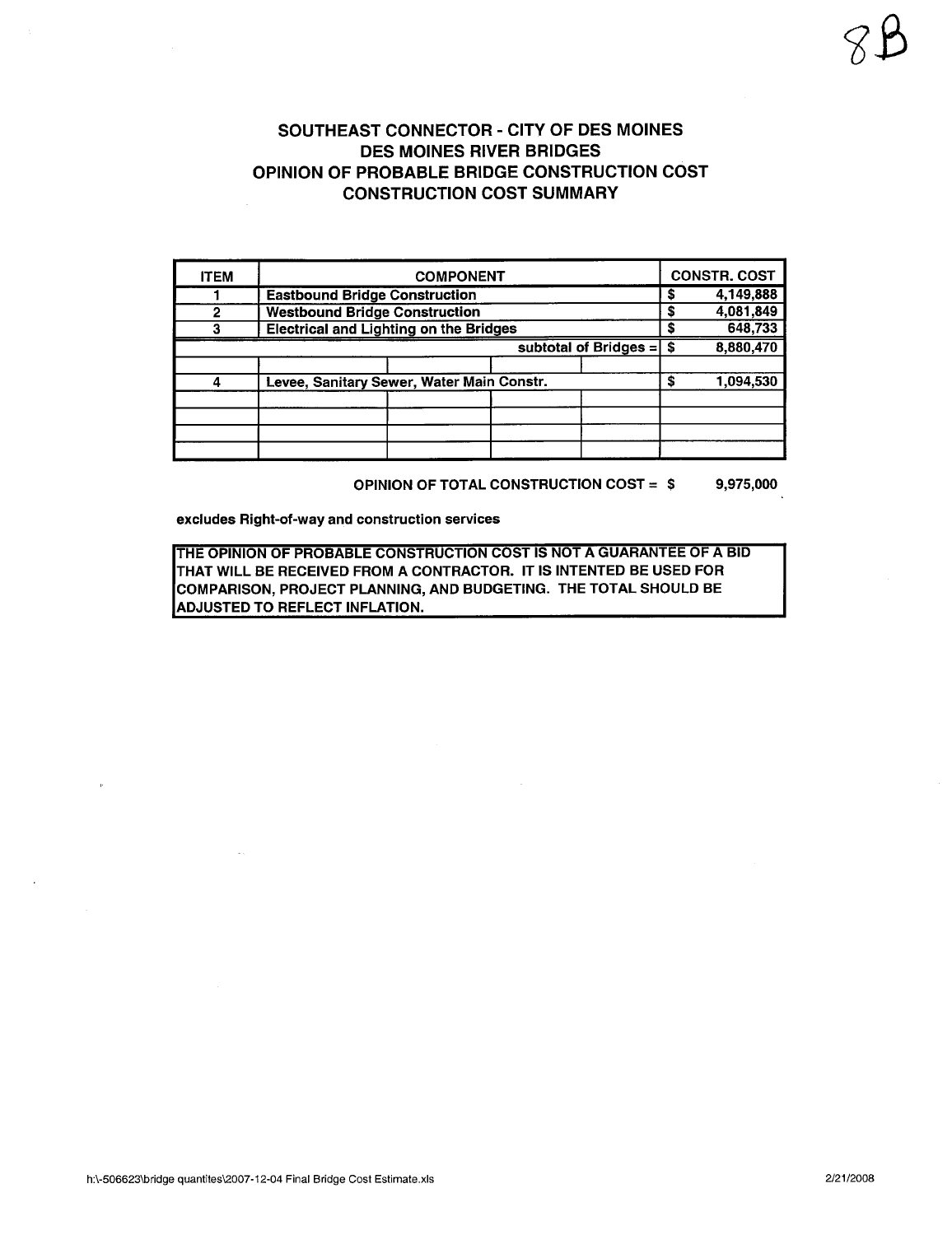**DES MOINES RIVER BRIDGES<br>OPINION OF PROBABLE BRIDGE CONSTRUCTION COST** 

 $\overline{\phantom{a}}$  $\mathcal{A}$   $\frac{1}{2}$ 

|                                              |            | COST              | 66,375.00               | 144,500.00              | 18,000.00                                             | ,164,440.00                 | 139,558.95                    | 274,351.77                                   | 734,400.00                       | 77,600.00                                                     | 113,310.00                       | 20,320.00                                      | $\frac{11,815.20}{2}$                | 51,436.70                                 | 36,740.50                                       | 49,464.58            | 4.050.00                     | 143,070.00                         | 323,280.00                                | 430.000.00                  | 37,480.50                         | 3,750.00                                         | 12,760.00                                                | 154,560.00                               | 38,625.00                     |                                         |  | 4,149,888                      |                                                                                                                                                                                         |
|----------------------------------------------|------------|-------------------|-------------------------|-------------------------|-------------------------------------------------------|-----------------------------|-------------------------------|----------------------------------------------|----------------------------------|---------------------------------------------------------------|----------------------------------|------------------------------------------------|--------------------------------------|-------------------------------------------|-------------------------------------------------|----------------------|------------------------------|------------------------------------|-------------------------------------------|-----------------------------|-----------------------------------|--------------------------------------------------|----------------------------------------------------------|------------------------------------------|-------------------------------|-----------------------------------------|--|--------------------------------|-----------------------------------------------------------------------------------------------------------------------------------------------------------------------------------------|
|                                              |            | <b>UNIT PRICE</b> | ₩<br>75.00              | 125.00                  | 750.00                                                | 430.00                      | ភូ                            | 80                                           | 5,300.00                         | 9,700.00                                                      | $\frac{8}{2}$                    | 160.00                                         | 45.00                                | 70.00                                     | 50.00                                           | 200.00               | 4,050.00                     | 38.00                              | 36.00                                     | 430,000.00                  | 75.00                             | 30.00                                            | 20.00                                                    | $\frac{120.00}{5}$                       | 75.00                         |                                         |  | \$<br>Eastbound Bridge Total = |                                                                                                                                                                                         |
|                                              |            | TOTAL             | ₩<br>885                | 1156                    | $\overline{a}$                                        | 2708                        | 172295                        | 342940                                       | 48                               | œ                                                             | 56655                            | 127                                            | 262.56                               | 734.81                                    | 734.81                                          | 747.32               |                              | 3765                               | 8980                                      |                             | 499.74                            | 125                                              | 638                                                      | 1288                                     | 515                           |                                         |  |                                |                                                                                                                                                                                         |
|                                              |            | i<br>3            | δ                       | δ                       | ें                                                    | δ                           | ≞                             | Ľ                                            | EACH                             | EACH                                                          | РJ                               | ٿا                                             | ظ                                    | ь                                         | Ь                                               | ь                    | <u>ო</u>                     | Ь                                  | ۳                                         | 31                          | Ь                                 | ŠΥ                                               | ັດ                                                       | <b>POL</b>                               | š                             |                                         |  |                                |                                                                                                                                                                                         |
| <b>ESTIMATED EASTBOUND BRIDGE QUANTITIES</b> |            | <b>ITEM</b>       | ON CLASS 20<br>EXCAVATI | DN CLASS 21<br>EXCAVATI | <b>AAL CONCRETE (MISCELLANEOUS)</b><br><b>STRUCTU</b> | <b>RAL CONCRETE (BRIDGE</b> | 2404-7775000 REINFORCING STEE | 2404-7775000 REINFORCING STEEL, EPOXY-COATED | RETENSIONED PRESTRESSED CONCRETE | <b>BTC65</b><br>RETENSIONED PRESTRESSED CONCRETE<br>BEAMS, PI | <b>AL STEE</b><br><b>STRUCTU</b> | <b>FRUSION JOINT WITH NEOPRENE</b><br>STEEL EX | E BARRIER RAILING, MEDIAN<br>CONCRET | E BARRIER RAILING. REINFORCED, SEPARATION | 2414-6444100 STEEL PIPE PEDESTRAIN HAND RAILING | TAL METAL RAILING    | ECK DRAINS<br><b>BRIDGED</b> | EL BEARING HP 10 X 57<br>PILE, STE | EL BEARING HP 12 X 53<br><b>PILE, STE</b> | NOT<br>C<br><b>MOBILIZA</b> | RAILING (STEEL<br><b>NINONING</b> | SEALER COAT-STRUCT. CONC. RUSTICATION<br>COLORED | SEALER COAT-STRUCT. CONC.-EXTERIOR BEAM FACIA<br>COLORED | <b>SHEONDO BEINARD) NOILOSLOUS PROTS</b> | E SLOPE PROTECTION<br>CONCRET | COFFERDAMS FOR 4 PIERS (not a bid item) |  |                                | RISON, PROJECT PLANNING, AND BUDGETING. THE TOTAL SHOULD BE ADJUSTED TO REFLECT INFLATION<br>NSTRUCTION COST IS NOT A GUARANTEE OF A BID THAT WILL BE RECEIVED FROM A CONTRACTOR. IT IS |
|                                              |            | <b>ITEM CODE</b>  | 2402-2720000            | 2402-2721000            | 2403-0100000                                          | and Lighting on t STRUCTUR  |                               |                                              | 2407-0550000 BEAMS, PI           | 2407-0563065                                                  | 2408-7800000                     | 2413-1200000                                   | 2414-6424111                         | 2414-6425410 CONCRET                      |                                                 | 2414-6460000 ORNAMEN | 2499-2300001                 | 2501-0201057                       | 2501-0201253                              | 2533-4980005                | 2599-9999009                      | 2599-9999018                                     | 2599-9999018                                             | 2599-9999020                             | 2601-2638610                  |                                         |  |                                | INTENTED BE USED FOR COMPA<br>THE OPINION OF PROBABLE CO                                                                                                                                |
|                                              | <b>NEN</b> | g                 |                         | N                       | က                                                     | 4                           | ю                             | ဖ                                            | r                                | œ                                                             | ၜ                                | $\tilde{c}$                                    | F                                    | $\frac{1}{2}$                             | $\frac{1}{2}$                                   | $\frac{4}{5}$        | $\frac{15}{1}$               | $\frac{16}{1}$                     | F                                         | $\frac{8}{16}$              | <u>စု</u>                         | 20                                               | $ \mathfrak{a} $ ន $ \mathfrak{a} $ ន                    |                                          |                               |                                         |  |                                |                                                                                                                                                                                         |

 $\ddot{\phantom{a}}$ 

 $\frac{1}{\sqrt{2}}$ 

 $\hat{\boldsymbol{\epsilon}}$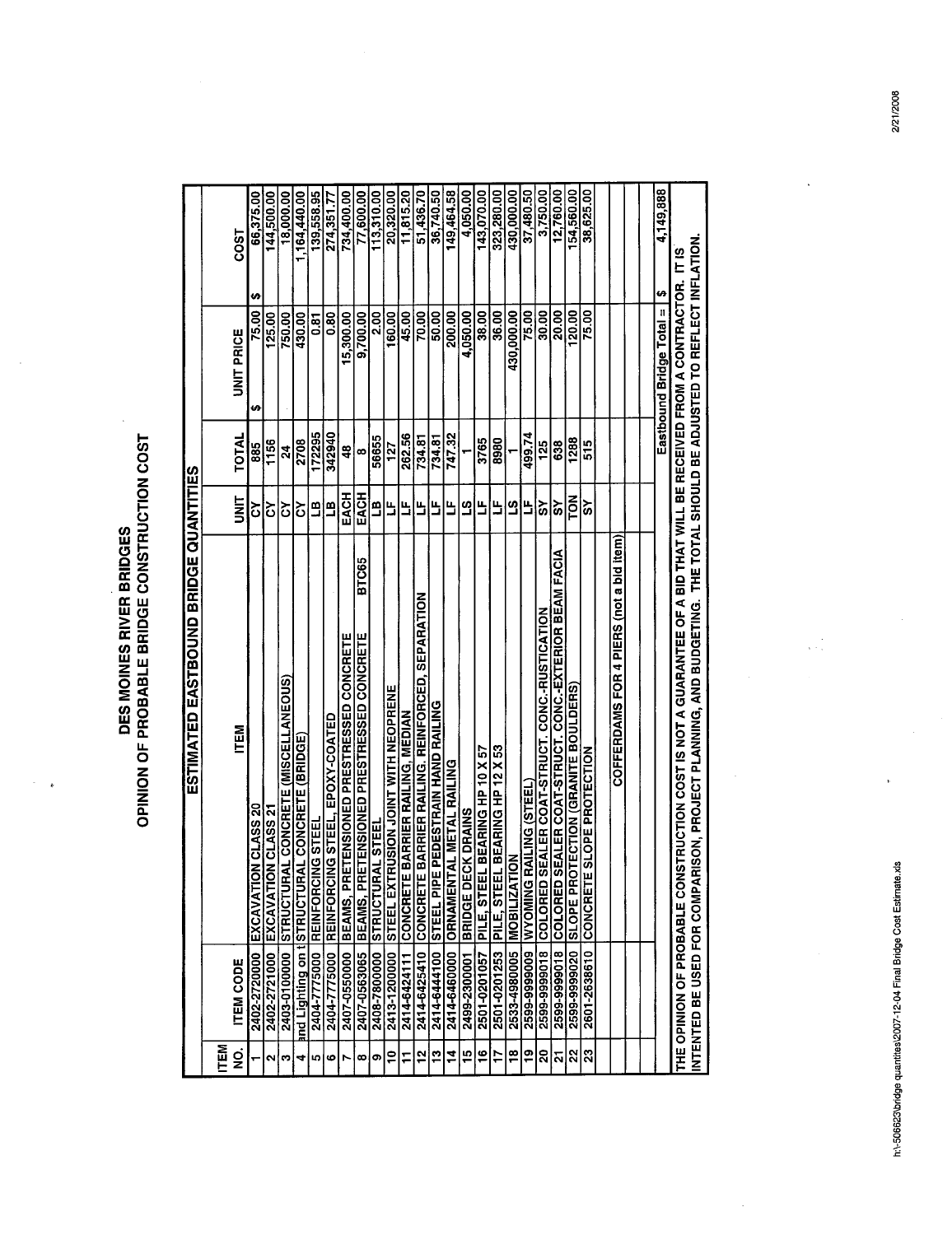h:\-506623\bridge quantites\2007-12-04 Final Bridge Cost Estimate.xls

 $\frac{1}{\sqrt{2}}$ 

# **SOUTHEAST CONNECTOR - CITY OF DES MOINES<br>DES MOINES RIVER BRIDGES<br>OPINION OF PROBABLE BRIDGE CONSTRUCTION COST**

J.

|                |                             | ESTIMATED WESTBOUND BRIDGE QUANTITES                                                                                 |               |               |                          |                 |
|----------------|-----------------------------|----------------------------------------------------------------------------------------------------------------------|---------------|---------------|--------------------------|-----------------|
| ITEM           |                             |                                                                                                                      |               |               |                          |                 |
| g              | <b>ITEM CODE</b>            | <b>ITEM</b>                                                                                                          | <b>SIM</b>    | <b>TOTAL</b>  | <b>UNIT PRICE</b>        | COST            |
|                | 2402-2720000                | ON CLASS 20<br>EXCAVAT                                                                                               | δ             | 885           | 75.00<br>₩               | 66,375.00<br>H  |
| $\sim$         | 2402-2721000 EXCAVAT        | ON CLASS 21                                                                                                          | δ             | 1156          | 125.00                   | 144,500.00      |
| c              | 2403-0100000 STRUCTU        | <b>RAL CONCRETE (MISCELLANEOUS)</b>                                                                                  | δ             | $\mathbf{z}$  | 750.00                   | 18,000.00       |
| 4              | and Lighting on t STRUCTU   | RAL CONCRETE (BRIDGE)                                                                                                | $\mathcal{S}$ | 2699.2        | 430.00                   | 1,160,656.00    |
| ທ              | 2404-7775000                | <b>CONG STEE</b><br><b>REINFORC</b>                                                                                  | <b>AT</b>     | 174885        | 0.81                     | 141, 656.85     |
| ဖ              | 2404-7775000                | EPOXY-COATED<br><b>ING STEEL</b><br><b>REINFORC</b>                                                                  | B             | 327231        | 0.80                     | 261,784.80      |
| r              | 2407-0550000                | RETENSIONED PRESTRESSED CONCRETE<br>BEAMS, PI                                                                        | EACH          | $\frac{3}{4}$ | 5,300.00                 | 734,400.00      |
| œ              | 2407-0563065                | <b>BTC65</b><br>RETENSIONED PRESTRESSED CONCRETE<br>BEAMS, P                                                         | EACH          | œ             | 9,700.00                 | 77,600.00       |
| თ              | 2408-780000                 | RAL STEEL<br><b>STRUCTU</b>                                                                                          | F             | 48579         | 2.00                     | 97,158.00       |
| $\frac{1}{2}$  | 2413-1200000                | TRUSION JOINT WITH NEOPRENE<br>STEEL EX                                                                              | ۳             | 127           | $\frac{160.00}{1}$       | 20,320.00       |
|                | 2414-6424111                | E BARRIER RAILING, MEDIAN<br><b>CONCRET</b>                                                                          | 出             | 264           | 45.00                    | 11.880.00       |
| $\mathbf{r}$   | 2414-6425410                | E BARRIER RAILING. REINFORCED, SEPARATION<br>CONCRET                                                                 | ۳             | 680.9         | 70.00                    | 47,663.00       |
| g              | 2414-6444100                | E PEDESTRAIN HAND RAILING<br>STEEL PIP                                                                               | Ь             | 680.9         | 50.00                    | 34,045.00       |
| $\frac{1}{4}$  | 2414-6460000                | <b>TAL METAL RAILING</b><br>ORNAMEN                                                                                  | Ь             | 679.75        | 200.00                   | 135,950.00      |
| ≅ا             | 2499-2300001                | <b>ECK DRAINS</b><br><b>BRIDGED</b>                                                                                  | ၯ             |               | 4,051.00                 | 4,051.00        |
| $\overline{5}$ | 2501-0201057                | EL BEARING HP 10 X 57<br>PILE, STE                                                                                   | ۳             | 3945          | 38.00                    | 149,910.00      |
| Ħ              | 2501-0201253                | EL BEARING HP 12 X 53<br><b>PILE, STE</b>                                                                            | Ь             | 8330          | 36.00                    | 299,880.00      |
| $\frac{8}{1}$  | 2533-4980005                | TION<br><b>MOBILIZA</b>                                                                                              | <u>က</u>      |               | 430,000.00               | 430,000.00      |
| ႜΩ             | <b>DNINOAM 6006666-6652</b> | <b>RAILING (STEEL)</b>                                                                                               | Ľ             | 484.33        | 75.00                    | 36,324.75       |
| ຸລ             | 2599-9999010                | <b>BRIDGE ELECTRICAL</b>                                                                                             | <u>ဟ</u>      |               | 131,933.00               | 131,933.00      |
| 21             | 2599-9999010 BRIDGE LI      | <b>GHTING</b>                                                                                                        | <u>က</u>      |               | 516,800.00               | 516,800.00      |
| 22             | 2599-9999018                | SEALER COAT-STRUCT. CONC.-RUSTICATION<br>COLORED                                                                     | ప్            | 125           | 30.00                    | 3,750.00        |
| ೫              | 2599-9999018                | SEALER COAT-STRUCT. CONC.-EXTERIOR BEAM FACIA<br>COLORED                                                             | ັດ            | 638           | 20.00                    | 12,760.00       |
| ∣য়            | 2599-9999020                | SLOPE PROTECTION (GRANITE BOULDERS)                                                                                  | <b>POL</b>    | 1288          | 120.00                   | 154,560.00      |
| 25             | 2601-2638610                | E SLOPE PROTECTION<br><b>CONCRET</b>                                                                                 | ັດ            | 515           | 75.00                    | 38,625.00       |
|                |                             |                                                                                                                      |               |               |                          |                 |
|                |                             | COFFERDAMS FOR 4 PIERS (not a bid item)                                                                              |               |               |                          |                 |
|                |                             |                                                                                                                      |               |               |                          |                 |
|                |                             |                                                                                                                      |               |               |                          |                 |
|                |                             |                                                                                                                      |               |               | Westbound Bridge Total = | 4,730,582<br>S) |
|                |                             | THE OPINION OF PROBABLE CONSTRUCTION COST IS NOT A GUARANTEE OF A BID THAT WILL BE RECEIVED FROM A CONTRACTOR. IT IS |               |               |                          |                 |
|                | INTENTED BE USED FOR COMP/  | ARISON, PROJECT PLANNING, AND BUDGETING. THE TOTAL SHOULD BE ADJUSTED TO REFLECT INFLATION                           |               |               |                          |                 |

4,081,849

Westbound Bridge Cost w/o Electrical & Lighting=

P  $\widehat{\mathcal{S}}$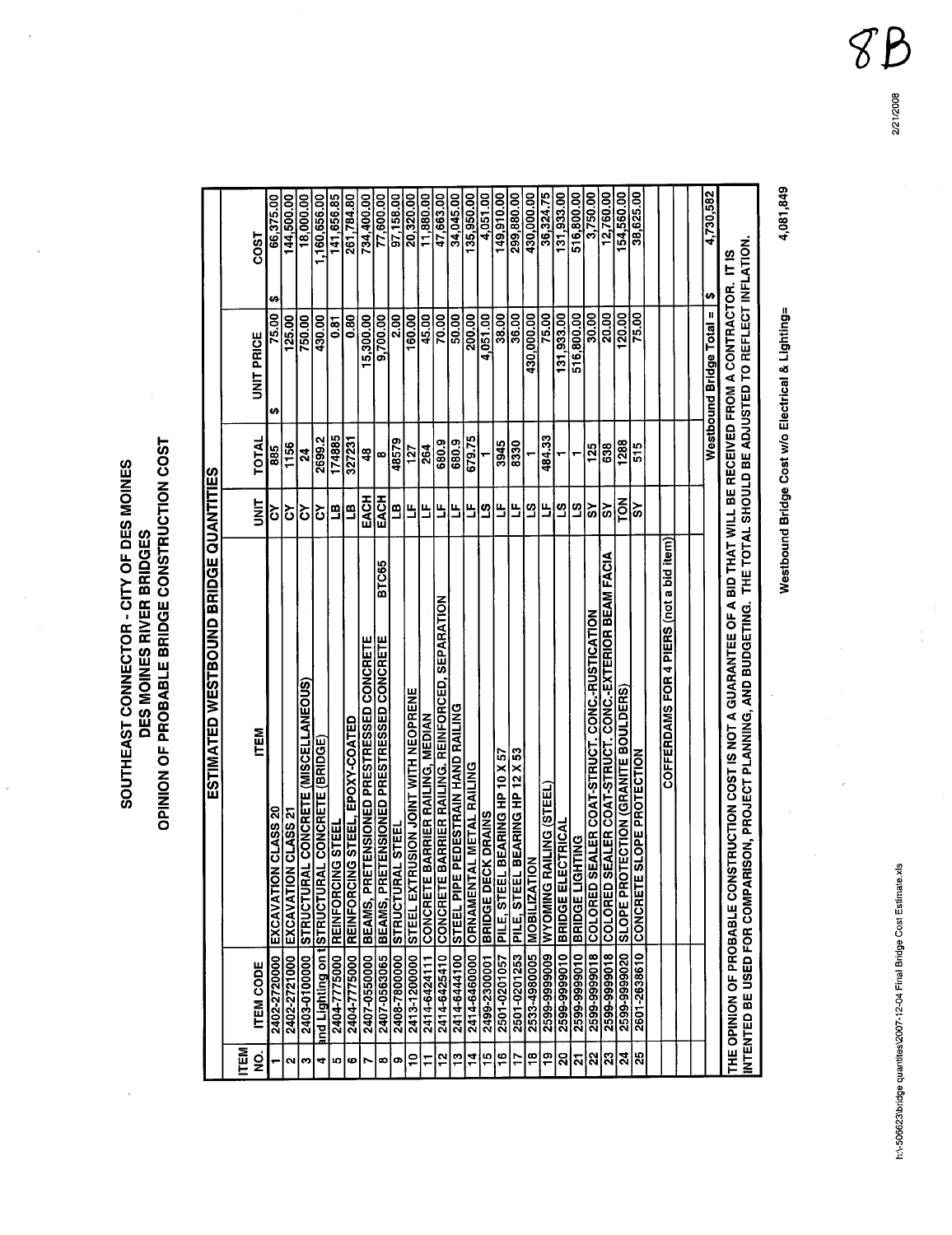### SOUTHEAST CONNECTOR - CITY OF DES MOINES DES MOINES RIVER BRIDGES OPINION OF PROBABLE BRIDGE CONSTRUCTION COST

September 27, 2007

 $\sim$   $\sim$  $\mathcal{A}_{\mathcal{A}}$  .

| <b>ELECTRICAL COST ESTIMATE</b> |                            |                                                                     |                          |                     |                                              |    |                  |  |  |  |
|---------------------------------|----------------------------|---------------------------------------------------------------------|--------------------------|---------------------|----------------------------------------------|----|------------------|--|--|--|
| <b>ITEM</b>                     |                            |                                                                     |                          |                     | <b>UNIT</b>                                  |    |                  |  |  |  |
| NO.                             | <b>ITEM CODE</b>           | <b>ITEM</b>                                                         | UNIT                     | <b>TOTAL</b>        | <b>PRICE</b>                                 |    | COST             |  |  |  |
| 1                               |                            | 2599-XXXXXXX ROADWAY LIGHT FIXTURE ASSEMBLY (L1)                    | EA                       | 12                  | \$10,200                                     | s  | 122,400          |  |  |  |
| 2                               |                            | 2599-XXXXXXX PIER FIN LIGHT ASSEMBLY (L2)                           | EA                       | $\overline{12}$     | \$17,400                                     | \$ | 208,800          |  |  |  |
| 3                               |                            | 2599-XXXXXXX MONUMENT FIN LIGHT ASSEMBLY (L3)                       | EA                       | 4                   | \$18,200                                     | \$ | 72,800           |  |  |  |
| 4                               |                            | 2599-XXXXXXX PIER EMBEDDED LIGHT ASSEMBLY (L4)                      | <b>EA</b>                | $\overline{12}$     | \$<br>800                                    | Ŝ  | 9,600            |  |  |  |
| 5                               |                            | 2599-XXXXXXX MONUMENT EMBEDDED LIGHT ASSEMBLY (L5)                  | EA                       | 4                   | \$<br>800                                    | \$ | 3,200            |  |  |  |
| 6                               |                            | 2599-XXXXXXX MONUMENT SCONCE LIGHT ASSEMBLY (L6)                    | EA                       | 8                   | \$2,900                                      | \$ | 23,200           |  |  |  |
| 7                               |                            | 2599-XXXXXXX UNDERDECK SECURITY LIGHT ASSEMBLY (L7)                 | EA                       | 8                   | \$9,600                                      | Ŝ. | 76,800           |  |  |  |
| 8                               |                            | 2599-XXXXXXX Lighting Cabinet                                       | EA                       | $\overline{2}$      | \$7,500                                      |    | \$15,000         |  |  |  |
| 9                               |                            | 2599-XXXXXXX Pullboxes - In-ground / 17" X 30" X 18"                | EA                       | 4                   | \$500                                        |    | \$2,000          |  |  |  |
| 10                              |                            | 2599-XXXXXXX Pullboxes - In-ground / 24" X 36" X 18"                | EA                       | $\overline{2}$      | \$600                                        |    | \$1,200          |  |  |  |
| $\overline{11}$                 |                            | 2599-XXXXXXX Pullboxes - In-deck                                    | EA                       | 12                  | \$500                                        |    | \$6,000          |  |  |  |
| $\overline{12}$                 |                            | 2599-XXXXXXX Pull Box / Galv. Stl / NEMA 3R                         | EA                       | $\overline{\bf{4}}$ | \$40                                         |    | \$160            |  |  |  |
| $\overline{13}$                 |                            | 2599-XXXXXXX Fuse Holders - Loop feed                               | EA                       | 44                  | $\overline{\textbf{S55}}$                    |    | \$2,420          |  |  |  |
| $\overline{14}$                 |                            | 2599-XXXXXXX Fuse Holders - Radial feed                             | EA                       | 14                  | \$36                                         |    | \$504            |  |  |  |
| $\overline{15}$                 | 2599-XXXXXXX Fuse - 1 1/2A |                                                                     | EA                       | 20                  | $\overline{\mathbf{s}}$ 7                    |    | \$130            |  |  |  |
| $\overline{16}$                 | 2599-XXXXXXX Fuse - 5A     |                                                                     | EA                       | 30                  | \$7                                          |    | \$195            |  |  |  |
| $\overline{17}$                 | 2599-XXXXXXX Fuse - 7A     |                                                                     | ΕA                       | 8                   | \$7                                          |    | \$52             |  |  |  |
| $\overline{18}$                 |                            | 2599-XXXXXXX Connector - Copper, insulated                          | EA                       | 65                  | \$3                                          |    | \$163            |  |  |  |
| 19                              |                            | 2599-XXXXXXX Connector - Copper, non-insulated                      | EÄ                       | 24                  | $\overline{\boldsymbol{32}}$                 |    | \$42             |  |  |  |
| $\overline{20}$                 |                            | 2599-XXXXXXX Ground Rod - copper, 5/8" X 10"                        | ΕA                       | 6                   | \$60                                         |    | \$360            |  |  |  |
| $\overline{21}$                 |                            | 2599-XXXXXXX Clamp - Ground Rod, copper, 5/8"                       | EA                       | $\overline{6}$      | $\overline{$}$ 512                           |    | \$72             |  |  |  |
| 22                              |                            | 2599-XXXXXXX Conduit - RGC, 3/4"                                    | $\overline{\mathsf{F}}$  | 50                  | \$2                                          |    | \$108            |  |  |  |
| $\overline{23}$                 |                            | 2599-XXXXXXX Conduit, SCH40 PVC, 2"                                 | FT                       | 2,800               | $\overline{\boldsymbol{3}}$                  |    | \$8,960          |  |  |  |
| 24                              |                            | 2599-XXXXXXX Conduit, SCH40 PVC, 3"                                 | FT                       | 90                  | $\overline{\overline{\mathbf{s}}\mathbf{4}}$ |    | \$338            |  |  |  |
| $\overline{25}$                 |                            | 2599-XXXXXXX Conduit, RGC, 2"                                       | FT                       | 2,800               | \$5                                          |    | \$13,300         |  |  |  |
| $\overline{26}$                 |                            | 2599-XXXXXXX Conduit - Liquid Tight, Flexible Steel, 3/4"           | F                        | 20                  | \$6                                          |    | \$110            |  |  |  |
| $\overline{27}$                 |                            | 2599-XXXXXXX Conduit - Liquid Tight, Flexible Steel, 1"             | $\overline{FT}$          | 520                 | $\overline{\mathbf{s}}$                      |    | \$3.380          |  |  |  |
| 28                              |                            | 2599-XXXXXXX Conduit - SCH40 PVC, 1"                                | $\overline{\mathsf{FT}}$ | 750                 | \$3                                          |    | \$1,988          |  |  |  |
| 29                              |                            | 2599-XXXXXXX Conduit - RGC, 5"                                      | $\overline{\mathsf{FT}}$ | 2,840               | \$8                                          |    | \$21,442         |  |  |  |
| 30                              |                            | 2599-XXXXXXX Fittings - Conduit, SCH40 PVC, 2"                      | <b>LOT</b>               | 1                   | \$1,600                                      |    | \$1,600          |  |  |  |
| 31                              |                            | 2599-XXXXXXX Fittings - Conduit, RGC, 2"                            | <b>LOT</b>               | 1                   | \$2,500                                      |    | \$2,500          |  |  |  |
| 32                              |                            | 2599-XXXXXXX Fittings - Conduit, Liquid Tight, Flexible Steel, 3/4" | LOT                      | 1                   | \$50                                         |    | \$50             |  |  |  |
| 33                              |                            | 2599-XXXXXXX Fittings - Conduit, Liquid Tight, Flexible Steel, 1"   | LOT                      | 1                   | \$930                                        |    | \$930            |  |  |  |
| $\overline{34}$                 |                            | 2599-XXXXXXX Fittings - Conduit, SCH40 PVC, 1" **                   | <b>LOT</b>               | 1                   | \$400                                        |    | \$400            |  |  |  |
| 35                              |                            | 2599-XXXXXXX Fittings - Conduit, RGC, 5"                            | LOT                      | Ŧ                   | \$4,850                                      |    | \$4.850          |  |  |  |
| 36                              |                            | 2599-XXXXXXX Wire - #8 XHHW, stranded copper                        | FT                       | 39,000              | \$1                                          |    | \$37,830         |  |  |  |
| 37                              |                            | 2599-XXXXXXX Wire - Bare, #8 stranded copper                        | FT                       | 2,200               | $\overline{\textbf{s}}$ 1                    |    | \$1,870          |  |  |  |
| 38                              |                            | 2599-XXXXXXX Wire - #10 XHHW, copper                                | FT                       | 1,900               | $\overline{\textbf{s1}}$                     |    | \$1,273          |  |  |  |
| 39                              |                            | 2599-XXXXXXX Wire - #10-3 UF, with Ground, Streetlight poles        | FT                       | 690                 | \$3                                          |    | \$2,312          |  |  |  |
| 40                              | 2599-XXXXXXX               | Wire - #3/0 XHHW, stranded copper                                   | FT                       | 90                  | $\overline{\mathsf{s}}$ 4                    |    | \$396<br>648,733 |  |  |  |
| Subtotal of Electrical = \$     |                            |                                                                     |                          |                     |                                              |    |                  |  |  |  |

THE OPINION OF PROBABLE CONSTRUCTION COST IS NOT A GUARANTEE OF A BID THAT WILL BE RECEIVED FROM A CONTRACTOR. IT IS INTENTED BE USED FOR COMPARISON, PROJECT PLANNING, AND BUDGETING. THE TOTAL SHOULD BE ADJUSTED TO REFLECT INFLATION,

 $\mathcal{O}_{\mathcal{F}}$